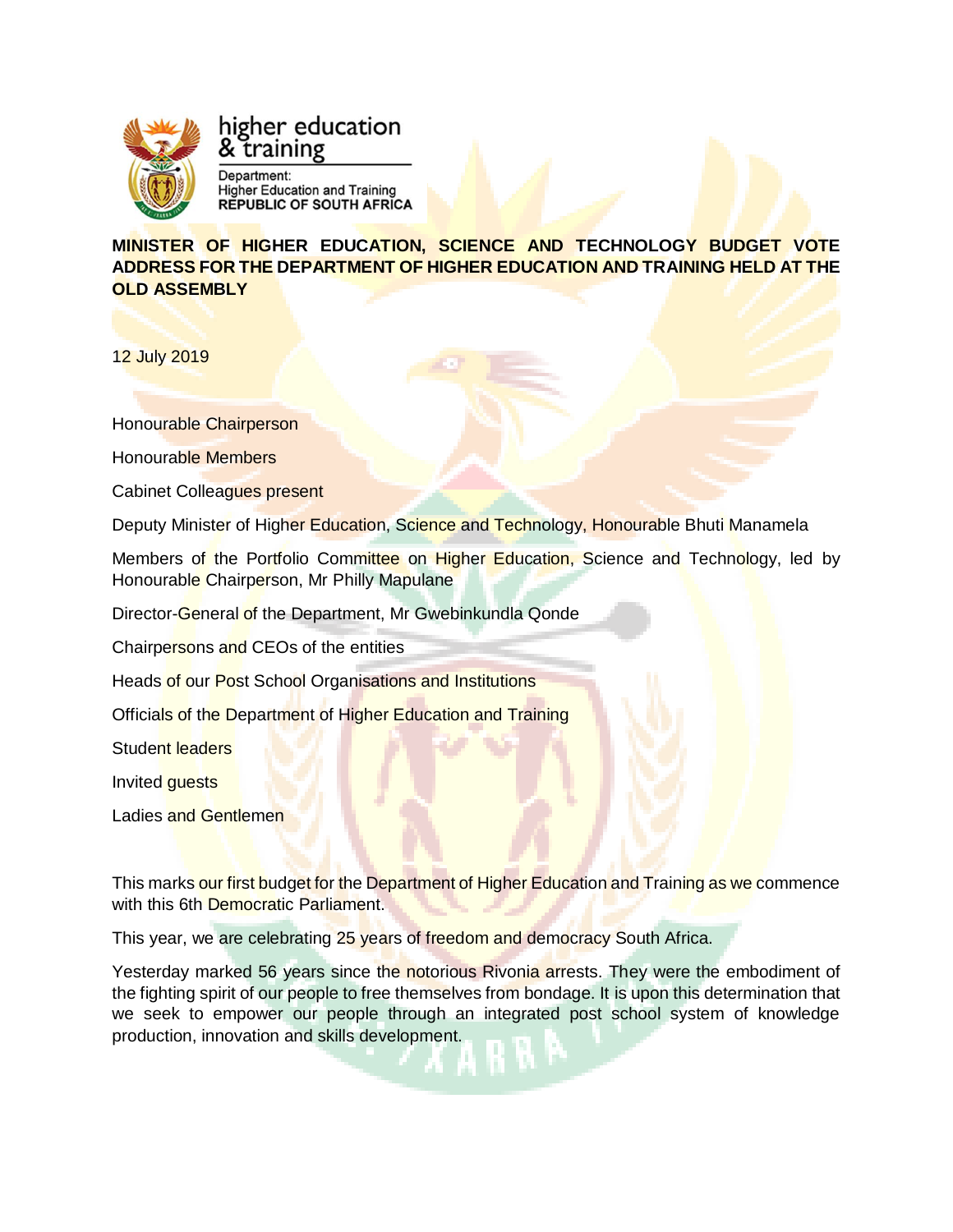It is a quarter of a century since the founding father of our nation, Nelson Rolihahla Mandela, who July 18 marks his birthday, stood before the people of this country to declare: "Let there be justice for all".

# **Chairperson**

I dedicate this budget vote to Smiso Nkwanyana who was a founding member of the Unisa SRC which was established in 1996. This young lion was also a driving force in the SACP.

Indeed equitable access to education is an important part of restoration of social justice beyond just legislative redress, especially in the context of our history.

In this gallery today, we are joined by learners from the George Town High School, Mthethomusha High School and crystal Springs Primary. They are Noxolo Ngcobo, Kabelo Rigala and Bongiwe Dladla. Phakamisani izandla zingane zami and your Principals.

These children are top achievers from their respective schools. They hail from less than privileged schooling backgrounds in KwaZulu Natal but did not allow their current prevailing circumstance to distract them from building solid foundation for their future prospects.

As a department, we have embraced the "New Dawn" and the "Thuma Mina" concept as espoused by President Cyril Ramaphosa.

We also welcome the President's decision to combine the Departments of Higher Education and Training together with Science and Technology.

This strategic realignment will further open huge opportunities in the production of both knowledge and skills and significantly contribute innovation in our country.

In other words, the integration of DST and DHET under a single Ministry offers the country with a unique set of strategic opportunities to realign, reposition and project their joint capabilities in new ways.

The integration of DST and DHET under a single Ministry is not simply to ensure greater administrative efficiency or bureaucratic streamlining, but to drive the post-school knowledge and skills development imperative more decisively, more effectively and with greater transformational impact in society.

It offers the country with a unique opportunity to realign, reposition and project the joint capabilities of the entire post-school knowledge and production system at the core of the national development agenda.

### **Chairperson**

Following the adoption of the White Paper for Post-School Education and Training in 2016, we have now completed the National Plan for Post-School Education and Training (NPPSET), which will soon be released to give practical planning effect to the policy goals and objectives of the post-school system.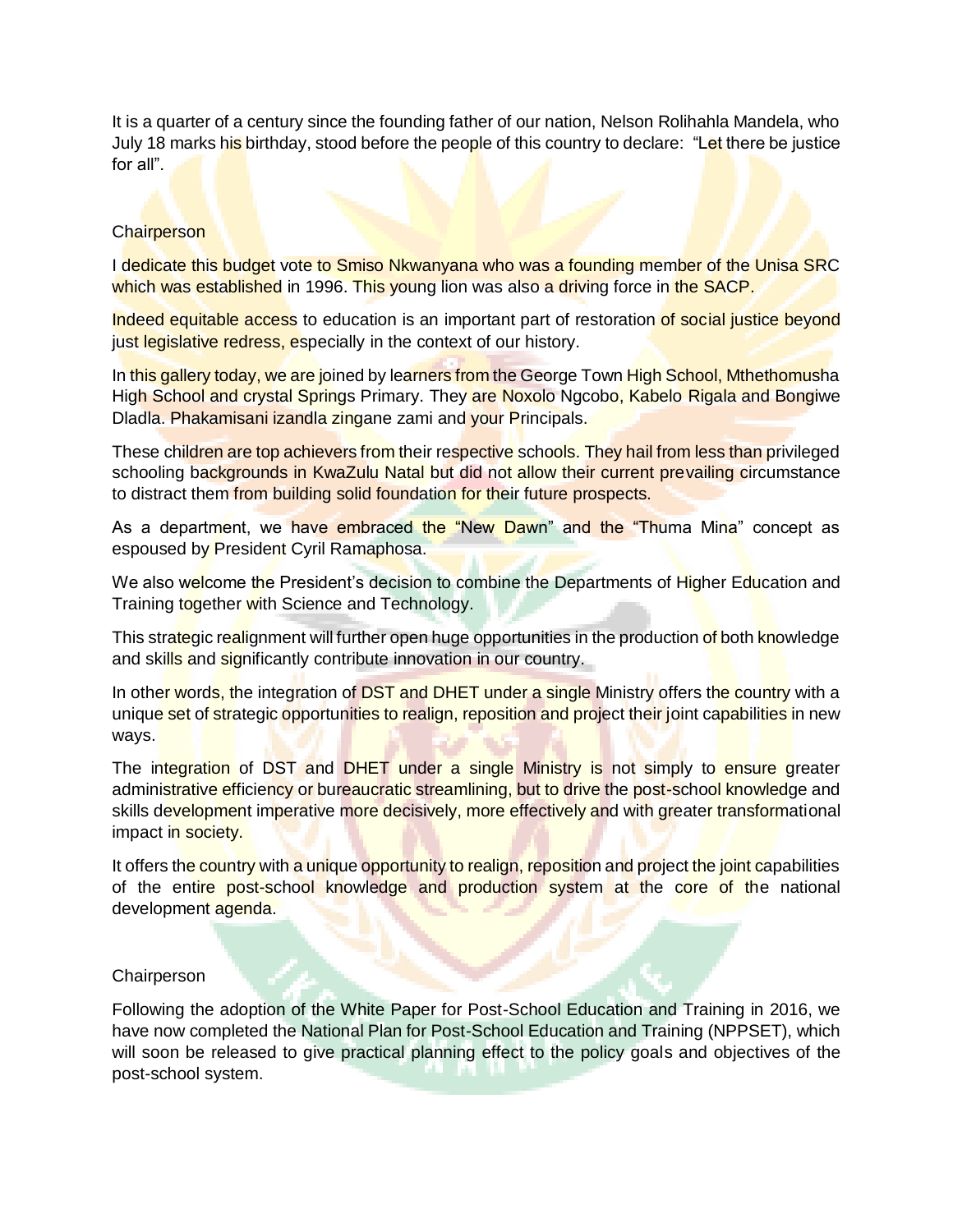NPPSET is a consolidated roadmap for a more integrated, transformed, articulated and effective post-school system.

I also welcome the President's focus, on a national spatial development strategy based on systematic and planning around the forty four (44) District Municipalities and eight (8) Metros of our country.

We aim to ensure that within the next 10 years there is no district municipality that will not have access to a post school training institution.

This, in my view, would be a major development in the struggle to overcome the spatial legacies of under-development inherited from the apartheid and colonial system.

We have also approved the White Paper for Post-School Education and Training to build an Expanded, Effective and Integrated Post-School system.

The Ministerial Task Team on the Fourth Industrial Revolution (4IR) established by my predecessor, Minister Naledi Pandor, would provide critical policy advice on how our Post-School Education and Training (PSET) system should respond to opportunities and challenges presented by the 4IR, particularly on issues relating to curriculum development, science and innovation.

Its output will also be a crucial input into the work of the Presidential Commission on the Fourth Industrial Revolution presided over by the State President.

As this work is underway, the department is already developing a Skills Master Plan in response to the known skills demands associated with the 4IR. This plan will be complemented by a national list of Occupations in High Demand and the Critical Skills List.

The new Sector Education and Training Authority (SETA) Landscape will be implemented from 1 April 2020 with aim to strengthen, realign and repurpose the SETA system.

Artisan skills development remains a top priority whilst we have to rapidly expand workplacebased learning through learnerships, work integrated learning and internships.

The recently launched Centres of Specialisation (CoS) pilot is being prioritized for the training of 780 youth in artisan skills and will assist 26 TVET college campuses to improve their capacity to develop artisans with industry partners in 13 priority trades/occupations.

Through the National Skills Fund, we have made available R150 million to upgrade workshops at TVET colleges to meet industry requirements.

The SETAs also ensured that all participating employers in the Centres of Specialisation programme received a discretionary grant.

As enumerated during my budget vote debate for the Department of Science and Technology, that whilst we acknowledge that a lot has been done to transform the higher education system demography, there is a need and urgency to significantly accelerate transformation in the racial and gender profile of our academic and research communities.

I will shortly be receiving a report on what the obstacles are in the production of black and women South African academics in our institutions, and how to overcome such obstacles.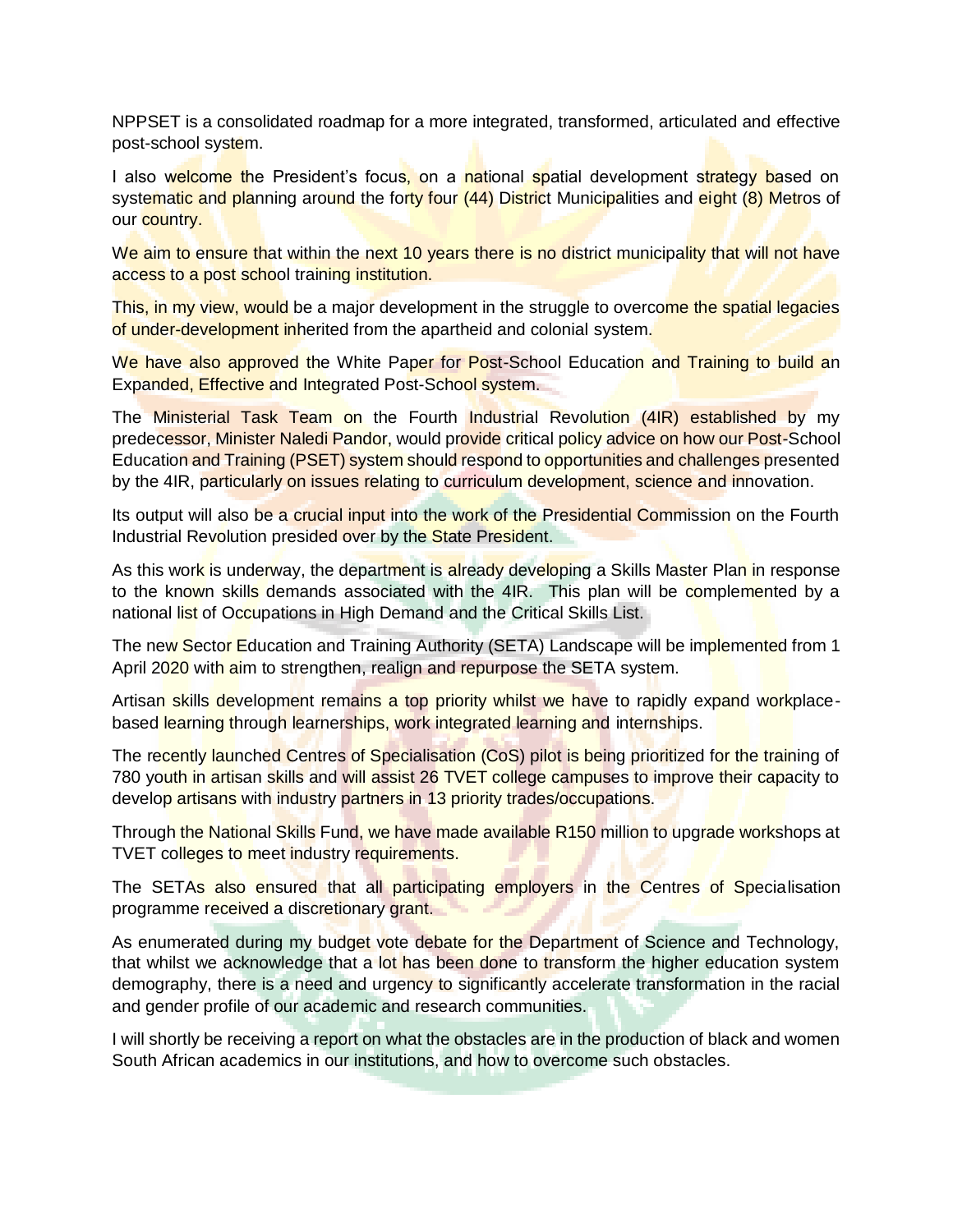The Department has also developed a draft policy framework dealing with Gender Based Violence for the PSET system In 2017, through the Higher Education and Training HIV and AIDS (HEAIDS) Programme.

This policy is being taken through the Department's processes and will be finalised during the course of the 2019/20 financial year.

# **Chairperson**

Our national aim is to increase the total headcount enrolment in higher education, public and private institution, to 1.62 million by 2030, as envisaged by the NDP and the White paper.

We need to expand university education greatly by increasing opportunities for access through online and after work modes of delivery.

Notably, the number of Research Masters and Doctoral graduates increased at a higher rate than the overall number of graduates, which is critical because our country depends on these postgraduates for its future academics, researchers and other leaders within knowledge-intensive professionals.

Through our public universities, we implemented the Central Applications Clearing House, to efficiently and effectively manage the enrolments of prospective students, as prelude to a planned Central Applications Service (CAS).

Once established, CAS will provide a one-stop-shop for applications into PSET Institutions, ensuring that prospective students can apply for a wide range of programmes and institutions, and at the same time apply for accommodation funding.

Through this service, students will also have access to Career Development Services and Information.

We remain concerned about the governance failures we have seen in some universities recently. I'm especially worried about the role of some of our statutory Governance structures in creating these failures.

We are taking expeditious steps to prevent and rectify instances of maladministration, malfeasance and mismanagement of our institutions.

We will continue to apply the Guidelines for Good Governance Practice for Councils of South African universities which were approved and published at the end of 2017.

They provide a framework for effective university governance and set out the capacity needed by councils. We urge alumni in particular to come closer to their alma mater.

We continue to monitor the Private Higher Education sector which consists of 106 registered institutions and 30 provisionally registered institutions on a monthly basis.

We will continue to publish warnings of bogus Colleges and information on how to verify the credential of these institutions and for law enforcement agencies to take action against transgressors.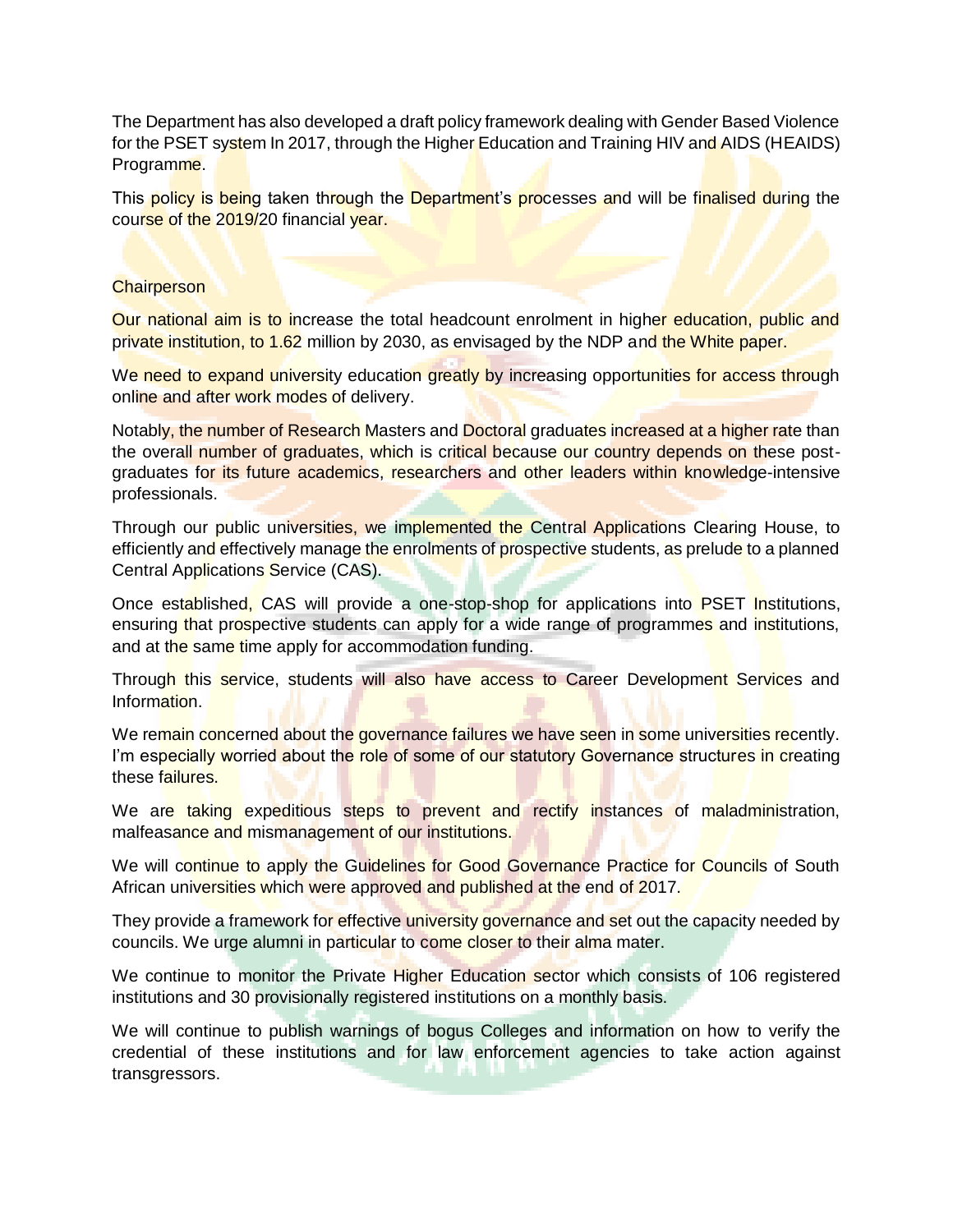## **Chairperson**

We are also continuing to update the TVET College curricula in order to make the learning outcomes current and relevant to workplace practices.

However we are deeply concerned that despite the increase in funding to TVET Colleges, student performance has not improved.

As a result, we are currently in the process of institutionalizing lecturer capacity-building using funding from the skills levy system. A similar process was adopted in the university sector almost a decade ago, with very positive results.

We have also established a task team to address the backlogs on the issuing of TVET certification.

As at January 2019, the backlog had been reduced to 15 000 from 236 000 NC (V) certificates.

We will continue to work towards eliminating this backlog.

## Honourable Members

We will increase youth and adult participation opportunities in the Community Education and Training (CET) College system to one million students by 2030.

It is against this backdrop that the growth and expansion of institutions within the CET College system is a strategic priority for the Department.

We are hard at work to ensure that we diversify our programme offerings for skilling the unemployed youth and adults in all our CET Colleges in-line with the National Policy on Community Education and the WP-PSET and to align the programme with the dictates of the Fourth Industrial Revolution.

In 2018, a national bursary scheme was introduced to support students from families earning a gross annual income of up to R350 000 per annum at universities and TVET colleges, to cover their full tuition costs, books and learner support materials, and to provide subsidies to assist with accommodation, living expenses, and transport costs where appropriate.

The bursary was introduced in 2018 for qualifying first-time entry students into public universities and TVET Colleges and has been extended to the 2019 cohort of first-time entry university students and second year students.

It will be phased in at universities over five years, with the new first-time cohort added each year.

By 2022, the scheme will cover all cohorts of students across the university system.

The scheme will support approximately 50% of the undergraduate student population at public universities.

The bursary is being implemented through the NSFAS. The substantial investment in poor and working-class students over the 2019 MTEF, amounts to R82 billion for university students and R20.4 billion for TVET college students.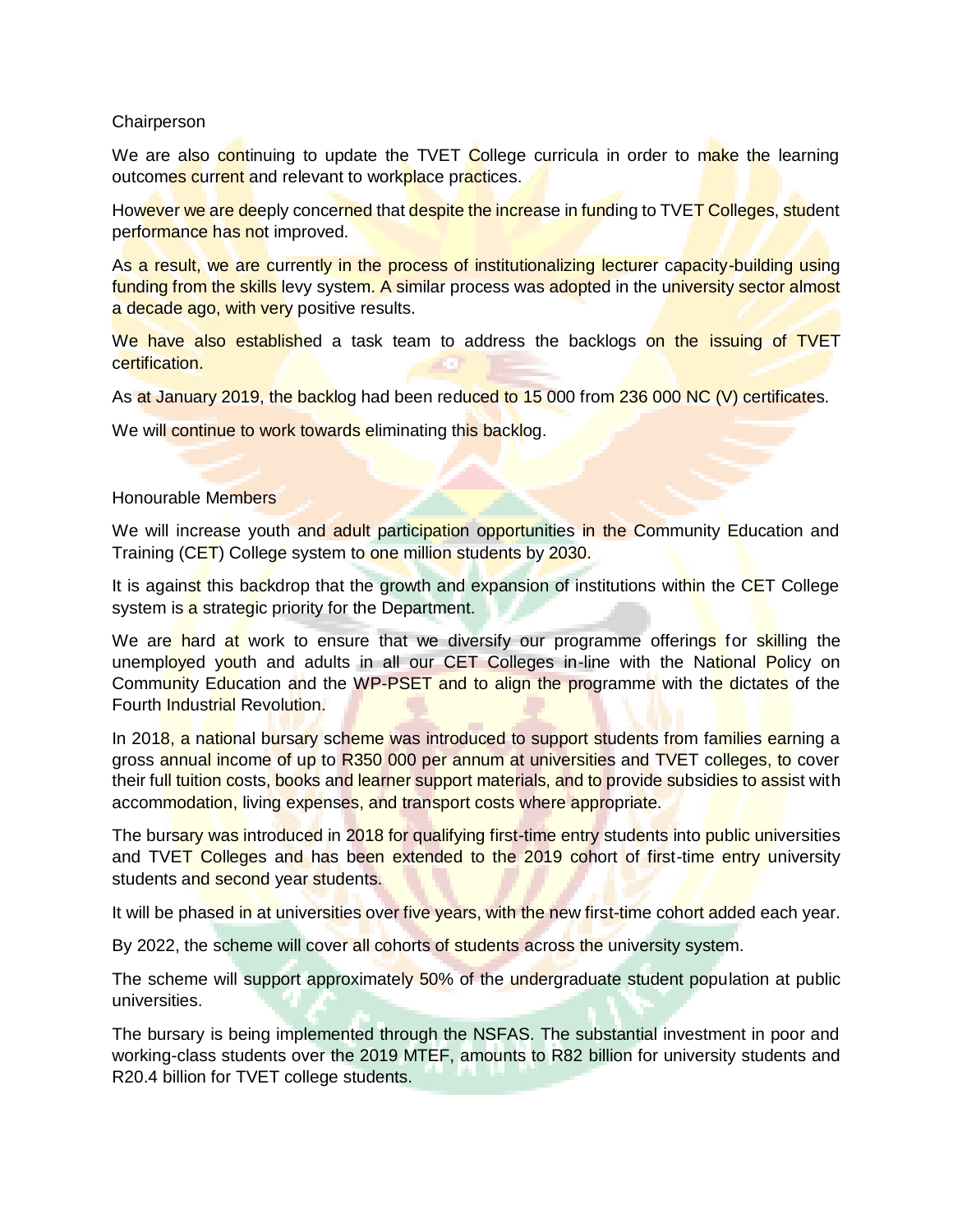### Honourable Chairperson

Serious deficiencies in the systems, business processes and capacity of the National Student Financial Aid Scheme (NSFAS) led to it to being placed under Administration in August 2018.

Since the appointment of the Administrator, there have been significant improvements in the operations at NSFAS with improved working relationships between NSFAS and institutions, which resulted in a more successful registration process in early 2019.

The focus is to ensure the immediate short-term stability of NSFAS and put in place effective policies and systems to ensure that funding gets to the qualifying students on time and that they are effectively supported to succeed in their studies.

A full assessment and investigation into the root causes of the systems, process, policy and capacity problems at NSFAS will be undertaken by a specialist Ministerial team to be appointed over the next few months.

In addition, we will be working closely with NSFAS to ensure a smooth transition period between the Administrator and new management and governance teams of NSFAS.

Government is committed to strengthening and developing the PSET sector as an integrated continuum such that if offers seamless transitions from schools, colleges and universities in all directions.

Government is committed to strengthening and developing the PSET sector by investing in infrastructure to provide quality teaching, learning and research and innovation spaces.

Equipment and teaching resources; including a conducive student living and learning environment will also be prioritised.

Over the period 2018/19 to 2020/21, we have strengthened our investment in infrastructure projects across our 26 universities by investing a total of R11.653 billion.

While all universities benefit from this investment, there is a focus on historically disadvantaged institutions that had been under-resourced in the past.

The TVET college sector has made strides with nine (9) new campus sites under construction and scheduled for completion in 2020.

They include Sterkspruit, Aliwal North, Graaff Reneit, Ngungqushe, Umzimkhulu, Greytown, Msinga, Nongoma and Kwagqikasi.

Contracts will be awarded for a further four (4) new campus sites in 2019/20. The sites includes Balfour, Giyani, Nkandla B and Vryheid.

Construction will commence with a new campus site for Mitchells Plain in 2020.

In addition, a College Infrastructure Efficiency Grant for maintenance with over R1 billion per year from 2018/19 to 2021/2022 is being rolled-out based on the National Immovable Maintenance Management Standard in all fifty (50) TVET Colleges.